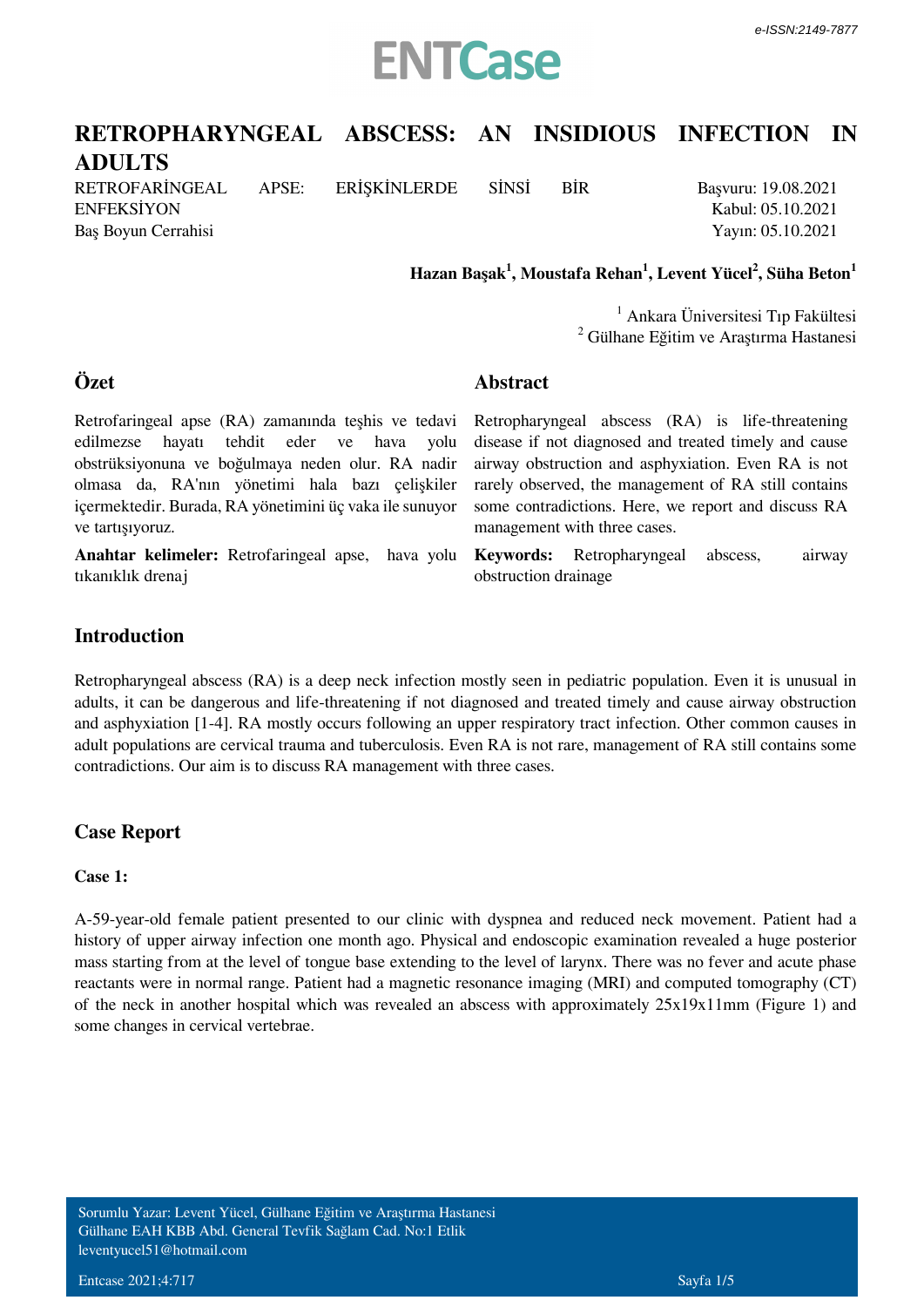# **TCase**



#### **Figure 1**

 Retropharyngeal abscess in sagittal section neck CT (left) and T2 enhanced MRI (right). Arrows show abscess formation causing airway obstruction.

After hospital admission, intravenous (iv) systemic antibiotics with ampicillin-sulbactam (4x1.5gr) was administered. Surgical drainage in operational settings was performed in Trendelenburg position. A thick pus was drained and multiple samples were obtained for microbiological examination including samples for tuberculosis test. However, there was no growth in cultures and no sign of tuberculosis. Even it is an uncommon cause, microbiological test for tularemia was sent and the result was positive. Patient was administered intramuscular streptomycin sulfate (1000mg/daily) for 12 days followed by oral tetracycline (100mg, 2 times per day). She was symptom free in six months follow-up.

#### **Case 2:**

A-33-year-old male presented to our clinic with generalized neck swelling, difficulties with swallowing, reduced neck movement and severe dyspnea. Patient had a history of upper airway infection 1 week ago. He used oral amoxicillin clavulanate (1000mg, 2 times per day) for 5 days followed by intramuscular ceftriaxone (1 gr, 2 times daily) for 2 days. However, symptoms increased despite the continuous antibiotic therapy. The patient had been recurring emergency service admission to many different hospitals. He had no other known medical disease. Physical examination revealed a generalized neck swelling, severe dyspnea and flexible endoscopic examination revealed a retropharyngeal abscess causing airway obstruction. Patient had normal acute phase reactants. Neck CT demonstrated 57x28mm abscess formation in retropharyngeal area extending to larynx and causing airway obstruction (Figure 2).



 **Figure 2**

 Axial (a) and sagittal (b) sections of neck CT indicate retropharyngeal abscess. Arrows show abscess formation causing airway obstruction. Postoperative control sagittal section neck CT (c) shows no abscess formation. White arrow shows postoperative air formation in retropharyngeal area.

Direct laryngoscopy and drainage of abscess were performed under general anesthesia. The abscess drained via a vertical incision at the level of epiglottis and multiple samples for culture were obtained. Results showed any microorganism growth in culture and no sign of tuberculosis in PCR test. Patient was not extubated after the surgery to be sure whether the airway was secured as the larynx was edematous during difficult intubation and transported to intensive care unit (ICU). He was extubated 2 days after ICU follow-up. After following for 14 days with iv piperacillin -tazobactam (4,5gr, three times per day), he was discharged. During follow up, control CT scan showed no abscess formation in neck (Figure 3).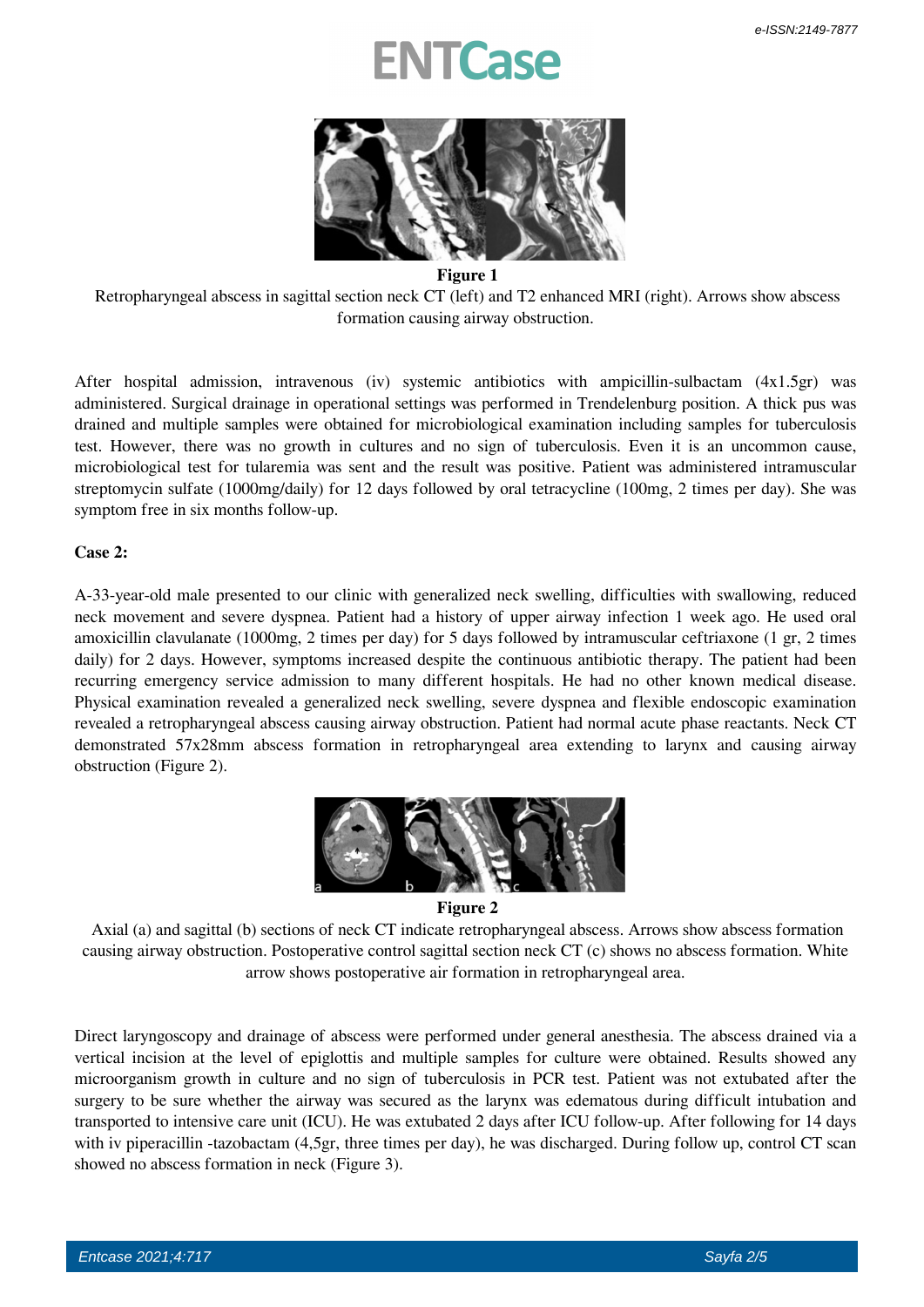# **ENTCase**

#### **Case 3:**

A-44-year-old male presented to our clinic with a dysphagia for 10 days which was worsened in the last couple of days. There was no history of other symptoms including fever, coughing or dyspnea and any other medical disease. Physical examination revealed palpable lymph nodes and retropharyngeal swelling at the level of epiglottis was detected in flexible endoscopic examination. Neck ultrasound (USG) showed multiple LN in size 15 mm bilaterally and a retropharyngeal left sided 60x18x31mm and right sided 21x11mm fluid collection. A neck CT was performed to detect the exact level of the abscess and for planning the drainage pathway. It demonstrated an abscess formation between C2 and C7 vertebrae with a longitudinal size of 6,5 cm which compressed the trachea to anterior and shifted it to the left side (Figure 3).



#### **Figure 3**

 Sagittal (a) section of neck CT demonstrates retropharyngeal abscess. (b) Intraoperative view. Arrow shows drainage of abscess. (c) Postoperative flexible endoscopic view on third day before discharge. Arrow shows postoperative healing tissue and asterisk indicates epiglottis. (d) Postoperative second week flexible endoscopic view. Arrow shows complete healing and asterisk indicates epiglottis.

All acute phase reactants were in normal range. A surgical drainage was decisioned. Suspension laryngoscopy was performed and a clear view of the area achieved with a 0-degree rigid endoscope. During the operation, a vertical retropharyngeal incision at the level of epiglottis were performed, muscles were incised and separated. The abscess wall was opened and drained with multiple biopsies. Culture materials including tuberculosis were obtained. After control of bleeding, a nasogastric tube was inserted and patient extubated safely. Patient was administered i.v. piperacillin -tazobactam (4,5g, three times per day) for 3 days followed by oral ampicillin- sulbactam (1gr, two times per day) and ciprofloxacin (500mg, two times per day) treatment for 14 days. Patient started to oral intake on third day and was discharged. All culture results were normal including tuberculosis PCR test. Histopathology was reported as chronic inflammatory findings. At the follow up, a flexible endoscopic examination in two weeks showed complete resolution of abscess with a well healed mucosa (Figure 3).

### **Discussion**

A good anatomical knowledge of the retropharyngeal space is crucial to understand this life-threatening disease. Buccopharyngeal fascia, alar fascia and prevertebral fascia are three fascial layers in deep neck from anterior to posterior. RA grows between buccopharyngeal and alar facia called retropharyngeal space. Retropharyngeal space extends from skull base to posterior mediastinum and contains multiple lymph nodes. These nodes usually get atrophy after the age of five. Many patients with retropharyngeal abscess had a history of upper respiratory tract infection, which may cause lymphadenitis in retropharyngeal space and caused abscess formation [4,5].

As mentioned before, abscess due to infections are relatively rare in adults and mostly observed in young children. In adult cases, the most common reason is trauma to the retro pharynx. There are also some case reports in literature with spontaneous RA or abscess with an unknown etiology [6,7,8]. Tuberculosis must be remembered in adult cases with retropharyngeal abscess, in spite it is not common cause [1,2,7-9]. RA are polymicrobial infections including upper airway anaerobic pathogens; Group A beta-hemolytic *streptococcus, Haemophilus* and *Fusobacterium* species [1,3].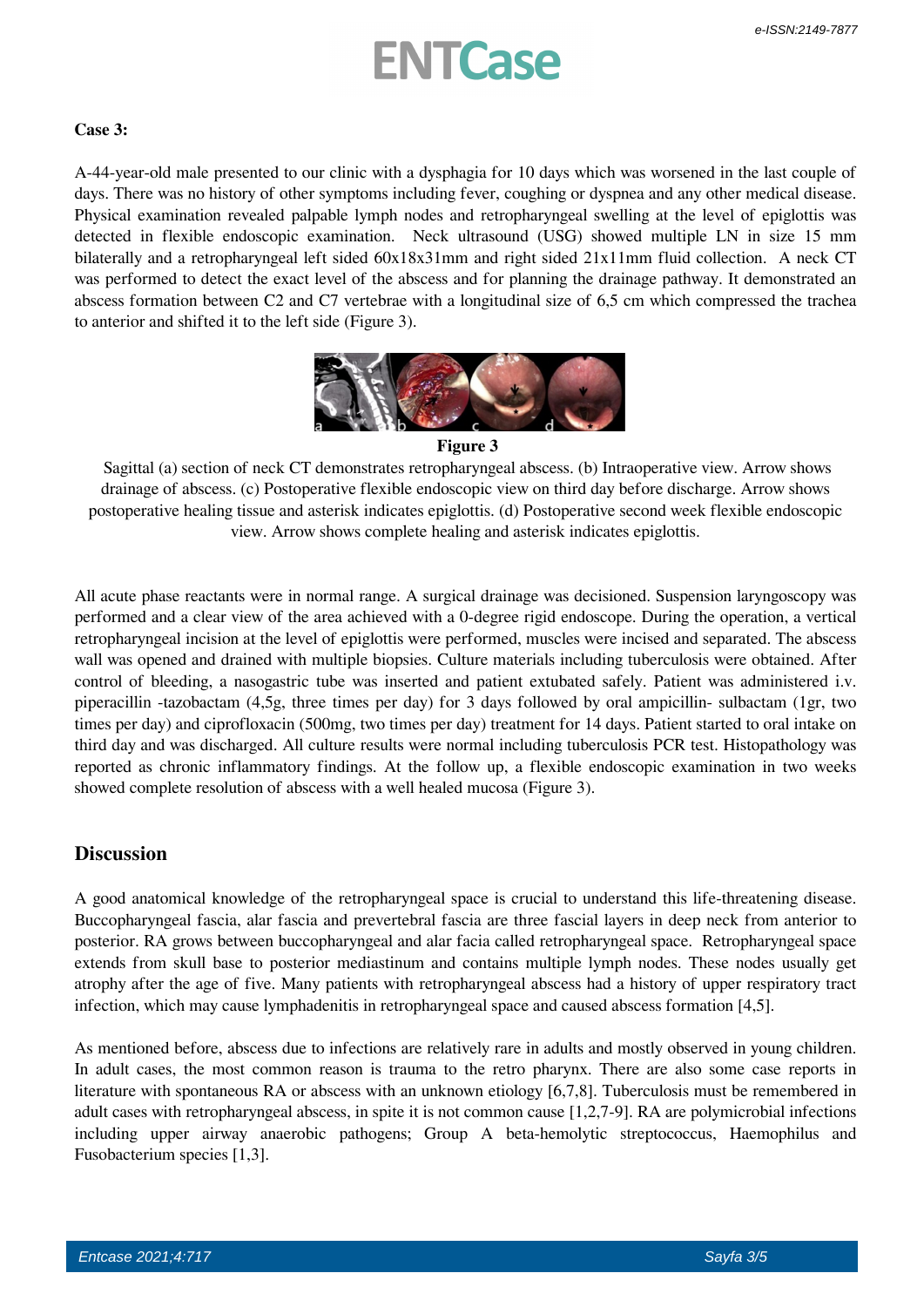# **ENTCase**

In our case series, second case had a history of an upper airway infection before abscess formation which we decided as a possible cause despite no evidence of microorganism. In first case with a history of airway infection and without having a history of contact with the microorganism *Francisella tularensis* were detected. In adult patients, it is possible to have different unusual etiologies that cause RA and physician should be aware of different microbiological etiologies that may change the medical treatment modalities. It is possible not to detect any microorganism as in our second and third case and wide-broad spectrum antibiotics were needed to treat the RA after surgical drainage.

Patients may present with dysphagia, neck stiffness, neck swelling and respiratory distress. Patients are usually febrile and ill looking. Severe dysphagia may occur and patients may refuse to oral intake of any food or fluid. However, this are mostly observed in patients with acute infections. Patients with cold abscess may not have any symptom. In our cases, dyspnea, dysphagia, neck swelling and limited neck movements were the main symptoms of RA and none of the patients had a fever or ill looking.

Unknown etiologies are more frequent in adults as in second and third case. It is possible to have it presented with not specified symptoms and a high level of suspicion with a full otorhinolaryngologic examination is mandatory for a precise diagnosis in some cases as our third case.

Examination of patients with retropharyngeal abscess must be done carefully and should be performed preferably in Trendelenburg position since there is a risk of rupture of abscess. This may prevent aspiration and asphyxiation if the abscess rupture occurs [5-7,9,10].

Blood counts, infection parameters such as C-reactive protein, sedimentation, and cultures should be checked. However, it is remembered that they may be in normal range in cold abscess as in all of our cases. Neck CT may be performed for assessment of extension. CT imaging helps clinicians to determine upper airway patency and need for an emergency intervention to achieve a secure airway. Securing airway with emergency tracheotomy is crucial before any imaging if RA causes serious airway obstruction and no emergency tracheotomy to secure airway was needed in our cases. All patients with a RA needs hospital admission to be able to perform timely intervention. The treatment also requires systemic antibiotic therapy covering upper respiratory tract pathogens.

In conclusion, retropharyngeal abscess may occur as an insidious infection in adults and can be life threating if not detected and treated timely. Acute phase reactants and microbiological results may not be reliable tools in cases for diagnostic purposes. Only history or only physical examination may not be helpful to diagnose RA and to detect the etiology. Drainage of the abscess must be done in all cases however, in terms of medical treatment, a tailored approach will have more benefits and prevents excessive use of antibiotics.

# **References**

- 1. Sharma HS, Kurl DN, Hamzah M. Retropharyngeal abscess: recent trends. Auris Nasus Larynx. 1998; 25(4):403-6.
- 2. Schott CK, Counselman FL, Ashe AR. A pain in the neck: non-traumatic adult retropharyngeal abscess. The Journal of Emergency Medicine. 2013; 44(2): 329-31.
- 3. Menon E, Baruah P. Tuberculous retropharyngeal abscess revisited. Case Reports. 2014; bcr2013202514.
- 4. Karkanevatos A, Beasley NJ, Swift AC. Acute non-tuberculous retropharyngeal abscess in an adult. A case report and review of the literature. The Journal of Laryngology & Otology. 1997; 111(2):169-71.
- 5. Akhavan M. Ear, Nose, Throat: Beyond Pharyngitis: Retropharyngeal Abscess, Peritonsillar Abscess, Epiglottitis, Bacterial Tracheitis, and Postoperative Tonsillectomy. Emerg Med Clin North Am. 2021; 39(3): 661-75.
- 6. Kim HW, Kim CH. Factors associated with treatment outcomes of patients hospitalized with severe